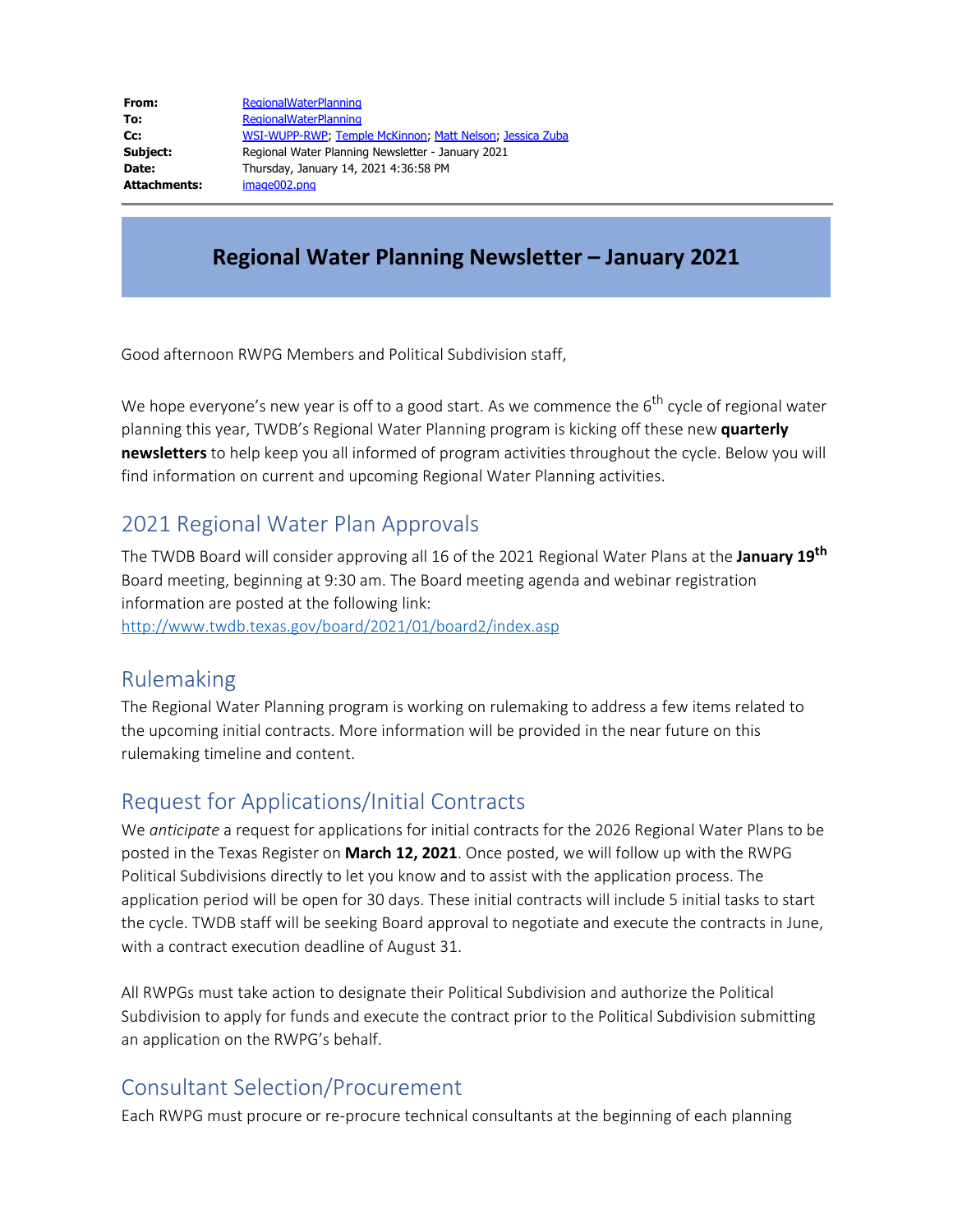cycle. Procurement processes must follow those legally required by the RWPG's Political Subdivision to enter into contracts for professional services. TWDB does not specify a deadline for selecting a consultant; however, we recommend timing the process so that consultant subcontracts can be executed following execution of the TWDB contracts in August.

### Pre-planning Meeting

Prior to proceeding with any technical work, each RWPG must hold a pre-planning meeting to receive input from the public on items that should be addressed or included in the plan during this planning cycle as well as consider certain aspects of interregional coordination. This meeting is subject to a large 30-day public notice in accordance with notice and public participation rules. Please work with your TWDB Planners on agenda development and notice requirements for this meeting. Please also see the *[Public Notification Quick Reference](https://www.twdb.texas.gov/waterplanning/rwp/planningdocu/2021/doc/current_docs/admin_docs/public_notice_quick_ref.pdf?d=17123.160000075586)* and the *[Public Notification Tool](https://www.twdb.texas.gov/waterplanning/rwp/planningdocu/2021/doc/current_docs/admin_docs/RWPPublicNoticeTool.xlsx)* for more information on notice requirements.

## Interregional Planning Council

The *[Interregional Planning Council report](http://www.twdb.texas.gov/waterplanning/rwp/ipc/docs/09302020mtg/IPC_FinalReport-Apps_091620.pdf)* was distributed to RWPG members via email in October 2020. TWDB will distribute more information on the status of the Council's recommendations this year.

## Regional Water Planning Area Boundary Review

The TWDB is required by statute to reassess the Regional Water Planning Area boundaries every five years. Public input on the Regional Water Planning Area boundaries was solicited last fall, however no comments were received. Staff *anticipate* taking an item to our Board regarding Regional Water Planning Area boundaries at the **February 25th** Board meeting. We will send out information to planning groups once it is available on our website.

# Mining Study

In case you missed the announcement, the TWDB has contracted with the University of Texas Bureau of Economic Geology to update the mining demand projections for the 2026 Regional Water Plans. More information on this study, including a recording of the study kickoff meeting can be found on the TWDB's website at:

<https://www.twdb.texas.gov/waterplanning/data/projections/MiningStudy/index.asp>

#### Contact TWDB

Please contact your region's TWDB Planner for any additional information. TWDB's Planner assignments are as follows:

- Regions A, J, M: William Alfaro, [William.Alfaro@twdb.texas.gov](mailto:William.Alfaro@twdb.texas.gov)
- Regions B, C, N: Kevin Smith, [Kevin.Smith@twdb.texas.gov](mailto:Kevin.Smith@twdb.texas.gov)
- Region D: Ron Ellis, Ron. Ellis@twdb.texas.gov
- Regions E, F, L: Elizabeth McCoy, [Elizabeth.McCoy@twdb.texas.gov](mailto:Elizabeth.McCoy@twdb.texas.gov)
- Regions G, O, P: Jean Devlin, [Jean.Devlin@twdb.texas.gov](mailto:Jean.Devlin@twdb.texas.gov)
- Regions H, I, K: Lann Bookout, [Lann.Bookout@twdb.texas.gov](mailto:Lann.Bookout@twdb.texas.gov)